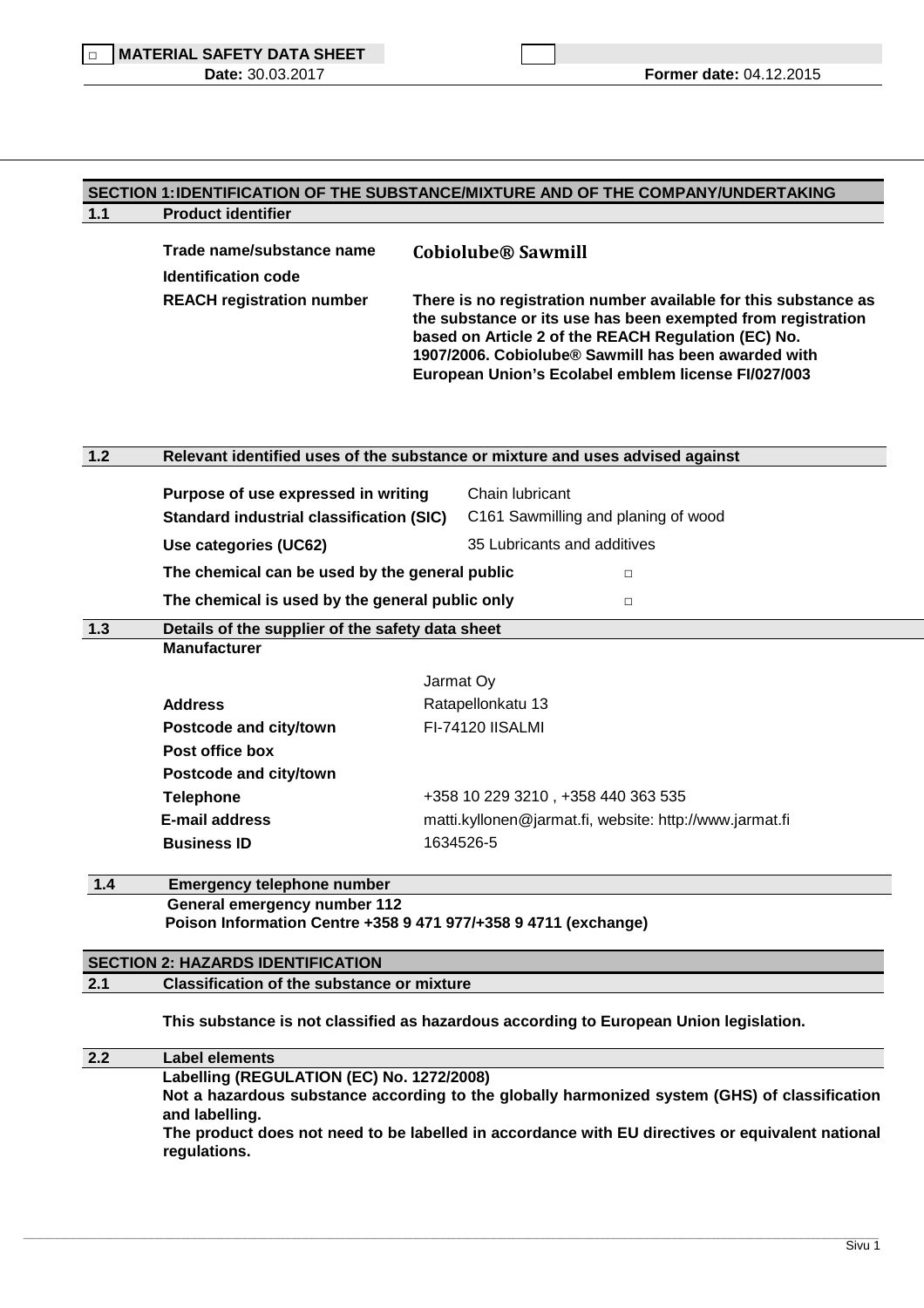**2.3 Other hazards**

**Unknown** 

## **SECTION 3: COMPOSITION/INFORMATION ON INGREDIENTS**

**3.1 Substances** 

| Name of    | Does not contain substances which, CAS, EC or    |  |
|------------|--------------------------------------------------|--|
| ingredient | within the current knowledge of the index number |  |
|            | supplier and in the concentrations               |  |
|            | applicable, are classified as                    |  |
|            | hazardous to health or<br>the                    |  |
|            | environment and hence require                    |  |
|            | reporting in this section.                       |  |

,我们也不能会在这里,我们的人们就会在这里,我们也不能会在这里,我们也不能会在这里,我们也不能会在这里,我们也不能会在这里,我们也不能会在这里,我们也不能会在这里

**3.2 Mixtures** 

| number | Name of substance CAS, EC or index REACH registration Concentration Classification<br>number |                                                                                                           |
|--------|----------------------------------------------------------------------------------------------|-----------------------------------------------------------------------------------------------------------|
|        |                                                                                              | Does not contain substances which, within the current knowledge of the supplier and in the concentrations |

applicable, are classified as hazardous to health or the environment and hence require reporting in this section.

## **SECTION 4: FIRST AID MEASURES**

**4.1 Description of first aid measures**

Eye contact: Rinse your eyes immediately with plenty of water, also under the eyelids. Check for and remove any contact lenses. Seek medical attention if irritation develops. Inhalation: Move the exposed person to fresh air. Skin contact: Rinse with plenty of water. Remove contaminated clothing. Ingestion: Give water to the exposed person and have him/her drink it. Seek medical attention if symptoms appear.

## **4.2 Most important symptoms and effects, both acute and delayed**

Cyanosis, abdominal pain, drowsiness, diarrhoea, vomiting, headache, irritating effects

## **4.3 Indication of any immediate medical attention and special treatment needed**

Notes to physician: In case of inhalation of decomposition products in a fire, symptoms may be delayed. The exposed person may need to be kept under medical surveillance for 48 hours. Specific treatments: No specific treatment.

# **SECTION 5: FIREFIGHTING MEASURES**

## **5.1 Extinguishing media**

| Suitable extinguishing medium:   | Use an extinguishing medium suitable for the surrounding fire:<br>carbon dioxide, dry chemicals, foam or water fog. |
|----------------------------------|---------------------------------------------------------------------------------------------------------------------|
| Unsuitable extinguishing medium: | There are no restrictions on extinguishing media for this mixture.                                                  |

## **5.2 Special hazards arising from the substance or mixture**

Combustibles: fumes are heavier than air and spread along the floor. Forms explosive mixtures with air when heated strongly. Harmful fumes may be formed in a fire. .

| 5.3<br><b>Advice for firefighters</b> |  |
|---------------------------------------|--|
|---------------------------------------|--|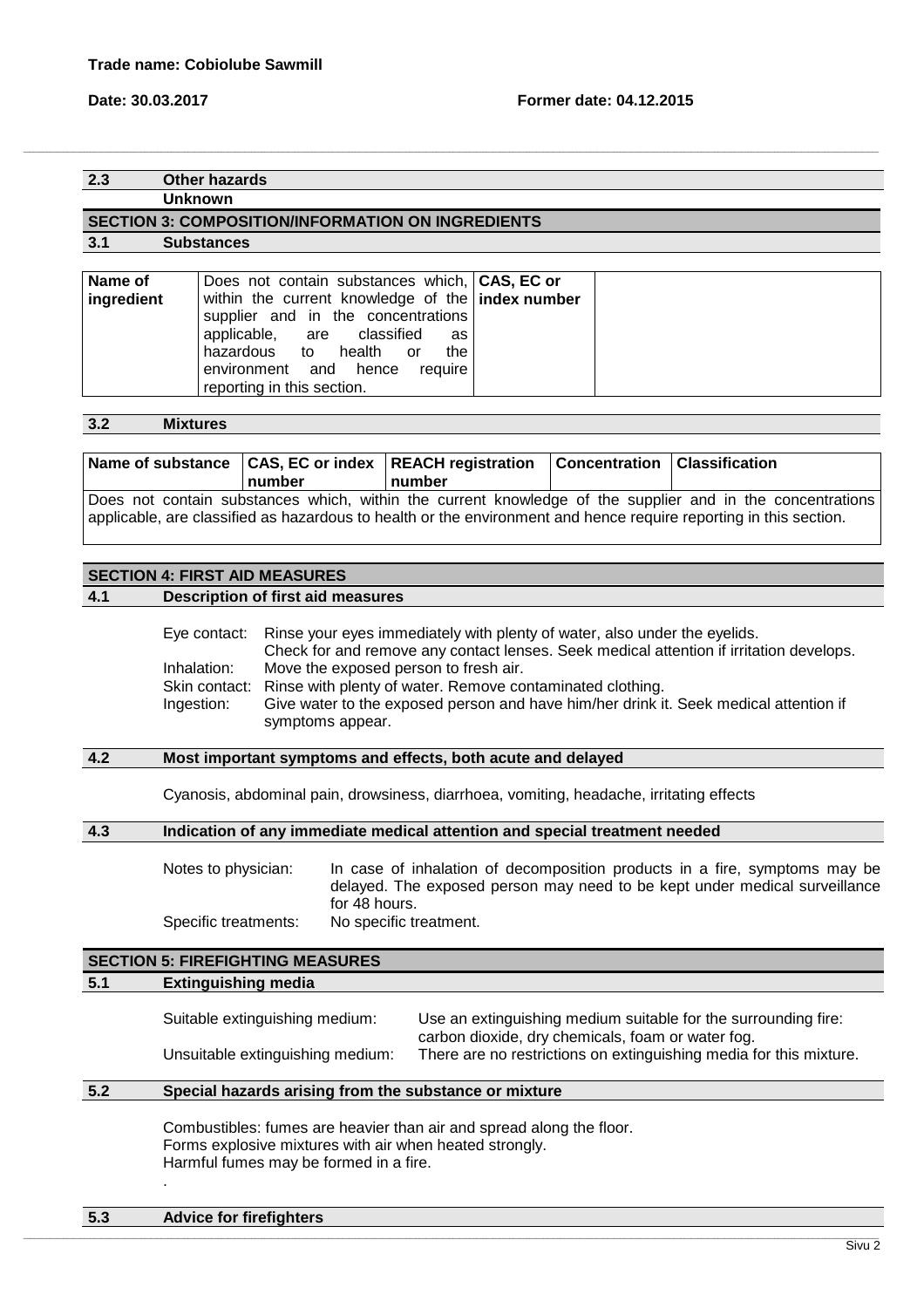| Special protective equipment for firefighters: | Firefighters must wear appropriate protective equipment<br>and self-contained breathing apparatus with a full face-<br>piece operated in positive pressure mode.<br>Clothing for firefighters (boots, gloves and helmets)<br>conforming to standard EN 469 will provide a basic level<br>of protection for chemical incidents. |
|------------------------------------------------|--------------------------------------------------------------------------------------------------------------------------------------------------------------------------------------------------------------------------------------------------------------------------------------------------------------------------------|
| Additional information:                        | Gases, fumes and fogs can be dispersed by spraying<br>water.                                                                                                                                                                                                                                                                   |

,我们也不能会在这里,我们的人们就会在这里,我们也不能会在这里,我们也不能会在这里,我们也不能会在这里,我们也不能会在这里,我们也不能会在这里,我们也不能会在这里

## **SECTION 6: ACCIDENTAL RELEASE MEASURES**

## **6.1 Personal precautions, protective equipment and emergency procedures**

Instructions for non-emergency personnel: Do not inhale fumes. Evacuate the danger area, follow the emergency instructions and consult an expert.

For emergency responders: protective equipment (see section 8)

## **6.2 Environmental precautions**

Dilute with plenty of water.

#### **6.3 Methods and material for containment and cleaning up**

Absorb with an inert material (see sections 7.2 and 10.5) and place in an appropriate waste disposal container.

## **6.4 Reference to other sections**

Instructions for further treatment (see section 13).

## **SECTION 7: HANDLING AND STORAGE**

### **7.1 Precautions for safe handling**

Instructions for general occupational hygiene: good hygiene practices

## **7.2 Conditions for safe storage, including any incompatibilities**

Store in original container protected from direct sunlight.

## **7.3 Specific end use(s)**

There are no other methods of use in addition to that specified in section 1.2.

\_\_\_\_\_\_\_\_\_\_\_\_\_\_\_\_\_\_\_\_\_\_\_\_\_\_\_\_\_\_\_\_\_\_\_\_\_\_\_\_\_\_\_\_\_\_\_\_\_\_\_\_\_\_\_\_\_\_\_\_\_\_\_\_\_\_\_\_\_\_\_\_\_\_\_\_\_\_\_\_\_\_\_\_\_\_\_\_\_\_\_\_\_\_\_\_\_\_\_\_\_\_\_\_\_\_\_\_\_\_\_\_\_\_\_\_\_\_\_\_\_\_\_\_\_\_\_\_\_\_\_\_\_\_\_\_\_\_\_\_\_\_\_\_\_\_\_\_\_\_\_\_\_\_\_\_\_\_\_\_\_\_\_\_\_\_\_\_\_\_\_\_\_\_\_\_\_\_\_\_\_\_\_\_\_\_\_\_\_\_\_\_\_\_\_\_\_\_\_\_\_\_\_\_\_\_\_\_\_\_\_\_\_\_\_\_\_\_\_\_\_\_\_\_\_\_\_\_\_\_\_\_\_\_\_\_\_\_\_\_\_\_\_\_\_\_\_\_\_\_\_\_\_\_\_

### **SECTION 8: EXPOSURE CONTROLS/PERSONAL PROTECTION**

### **8.1 Control parameters**

 $\overline{a}$ 

## **8.2 Exposure controls**

## **Engineering controls**

Personal protection is based primarily on technical measures and proper working methods as well as on the use of personal protective equipment. See section 7.1.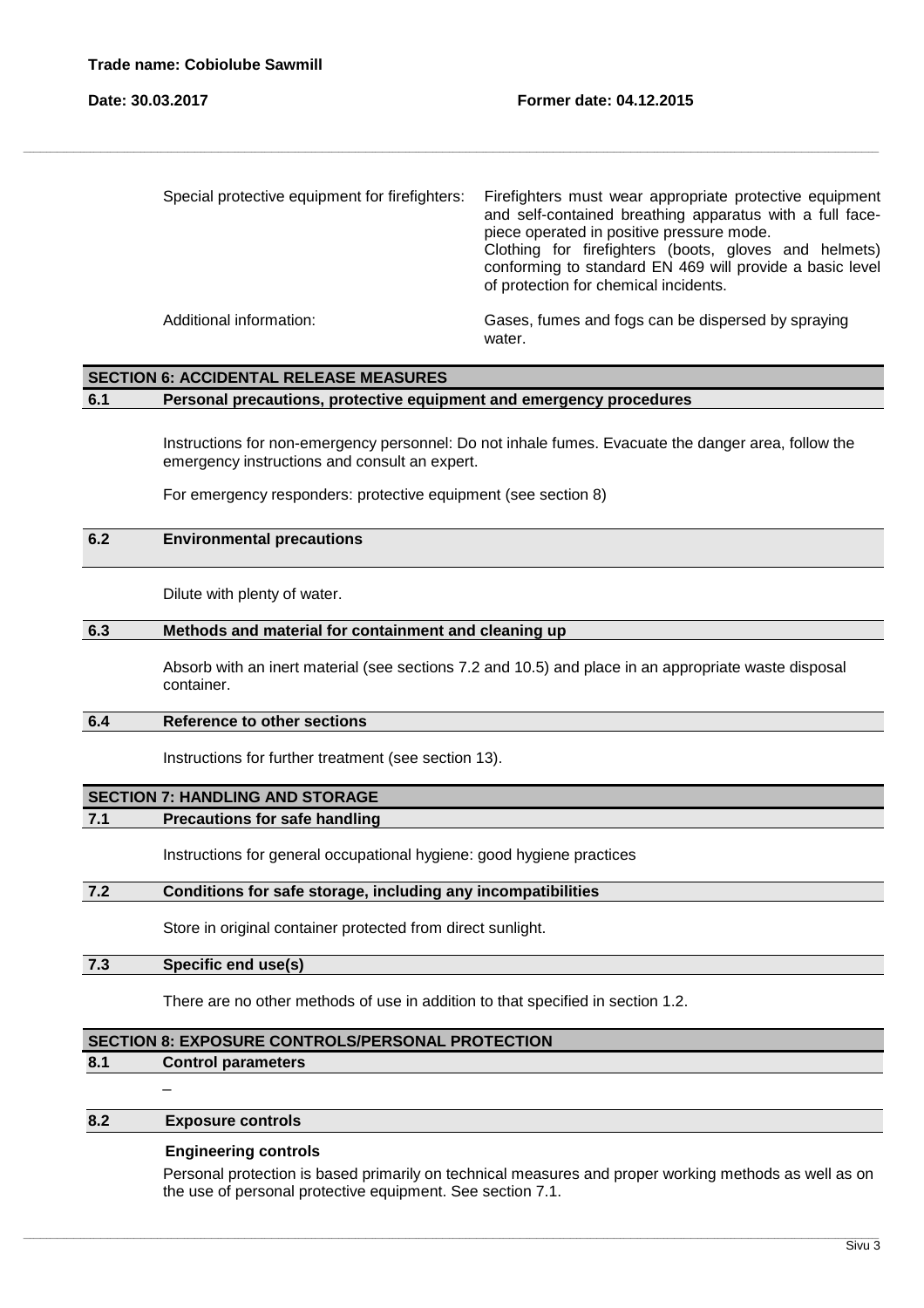## **Eye/face protection**

Protective goggles

## **Skin protection**

Protective clothing

## **Hand protection**

Nitrile butadiene rubber

## **Respiratory protection**

 Necessary if fumes are formed. Recommended filter type A-(P2)

**Thermal hazards** 

No information

## **Environmental exposure controls**

Avoid dispersal of spilt material and runoff and contact with soil, natural waters and sewers.

,我们也不能会在这里,我们的人们就会在这里,我们也不能会在这里,我们也不能会在这里,我们也不能会在这里,我们也不能会在这里,我们也不能会在这里,我们也不能会在这里

| <b>SECTION 9: PHYSICAL AND CHEMICAL PROPERTIES</b>           |  |  |
|--------------------------------------------------------------|--|--|
| Information on basic physical and chemical properties<br>9.1 |  |  |
| Liquid, clear                                                |  |  |
| Mild                                                         |  |  |
| No information                                               |  |  |
| $= 8,40$                                                     |  |  |
| <-39 °C Method ASTM D97                                      |  |  |
| about 100 °C                                                 |  |  |
| >100 °C Method: ISO 2592                                     |  |  |
| Not available                                                |  |  |
| Not available                                                |  |  |
| Not available                                                |  |  |
| <0.0025 mm Hg/ 50 °C                                         |  |  |
| Not available                                                |  |  |
| About 1.15                                                   |  |  |
|                                                              |  |  |
| log Po/w=-1.76 Method: (experimental)                        |  |  |
| (Lit.) Low accumulation                                      |  |  |
| Information not available                                    |  |  |
| >290 °C                                                      |  |  |
| 24.9°C $\approx$ 400 mm <sup>2</sup> /s Method ASTM D445     |  |  |
| Not available                                                |  |  |
| Not available                                                |  |  |
|                                                              |  |  |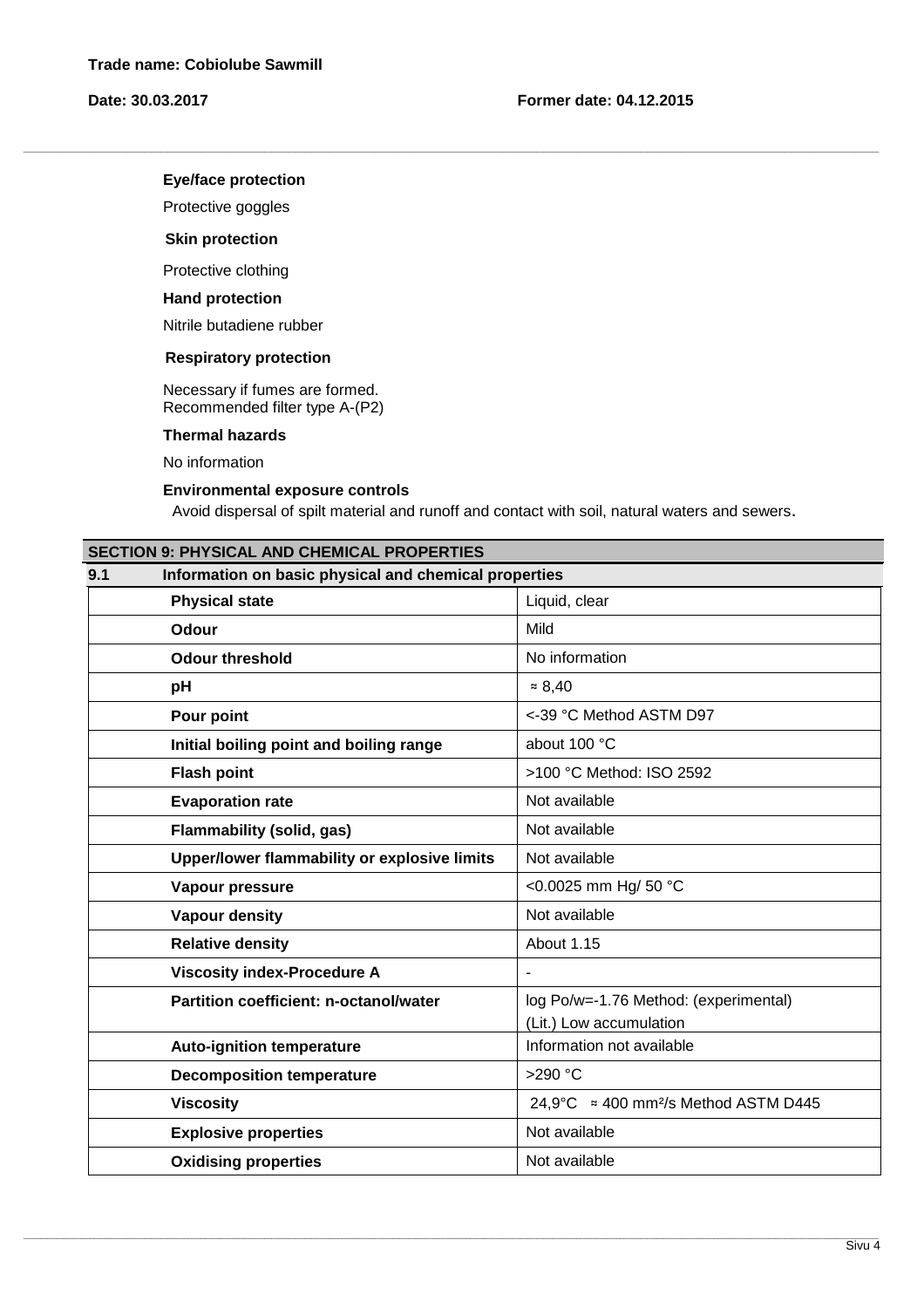| 9.2  | <b>Other information</b>                                                                                                                                   |
|------|------------------------------------------------------------------------------------------------------------------------------------------------------------|
|      | Ignition temperature >400 °C                                                                                                                               |
|      | <b>SECTION 10: STABILITY AND REACTIVITY</b>                                                                                                                |
| 10.1 | <b>Reactivity</b>                                                                                                                                          |
|      | Forms explosive mixtures with air when heated strongly (>290 °C).                                                                                          |
| 10.2 | <b>Chemical stability</b>                                                                                                                                  |
|      | The product is stable.                                                                                                                                     |
| 10.3 | Possibility of hazardous reactions                                                                                                                         |
|      | Under normal conditions of storage and use, hazardous reactions will not occur.                                                                            |
| 10.4 | <b>Conditions to avoid</b>                                                                                                                                 |
|      | Strong heating                                                                                                                                             |
| 10.5 | Incompatible materials                                                                                                                                     |
|      | Information not available                                                                                                                                  |
| 10.6 | <b>Hazardous decomposition products</b>                                                                                                                    |
|      | In case of fire: see section 5.2.                                                                                                                          |
|      | <b>SECTION 11: TOXICOLOGICAL INFORMATION</b>                                                                                                               |
| 11.1 | Information on toxicological effects<br><b>Acute toxicity</b>                                                                                              |
|      | Orally:<br>LD50 rat Dose: >12,600 mg/kg (IUCLID)<br>Symptoms: vomiting, abdominal pain, diarrhoea<br>Cutaneously: LD50 rabbit Dose: >18,700 mg/kg (IUCLID) |
|      | <b>Skin corrosion/irritation</b>                                                                                                                           |
|      | Rabbit No irritation (IUCLID)                                                                                                                              |
|      | Serious eye damage/irritation                                                                                                                              |
|      | Rabbit does not cause eye irritation (OECD TG 405)                                                                                                         |
|      | <b>Respiratory or skin sensitisation</b>                                                                                                                   |
|      | Patch test Human being: negative (IUCLID)                                                                                                                  |
|      | <b>Germ cell mutagenicity</b>                                                                                                                              |
|      | No known significant effects or critical hazards                                                                                                           |
|      | Carcinogenicity                                                                                                                                            |
|      | No known significant effects or critical hazards                                                                                                           |
|      | <b>Reproductive toxicity</b>                                                                                                                               |
|      | No known significant effects or critical hazards                                                                                                           |
|      | <b>STOT-single exposure</b>                                                                                                                                |
|      | No known significant effects or critical hazards                                                                                                           |
|      | <b>STOT-repeated exposure</b>                                                                                                                              |
|      | No known significant effects or critical hazards                                                                                                           |
|      | <b>Aspiration hazard</b>                                                                                                                                   |
|      |                                                                                                                                                            |

,我们也不能会在这里,我们的人们就会在这里,我们也不能会在这里,我们也不能会在这里,我们也不能会在这里,我们也不能会在这里,我们也不能会在这里,我们也不能会在这里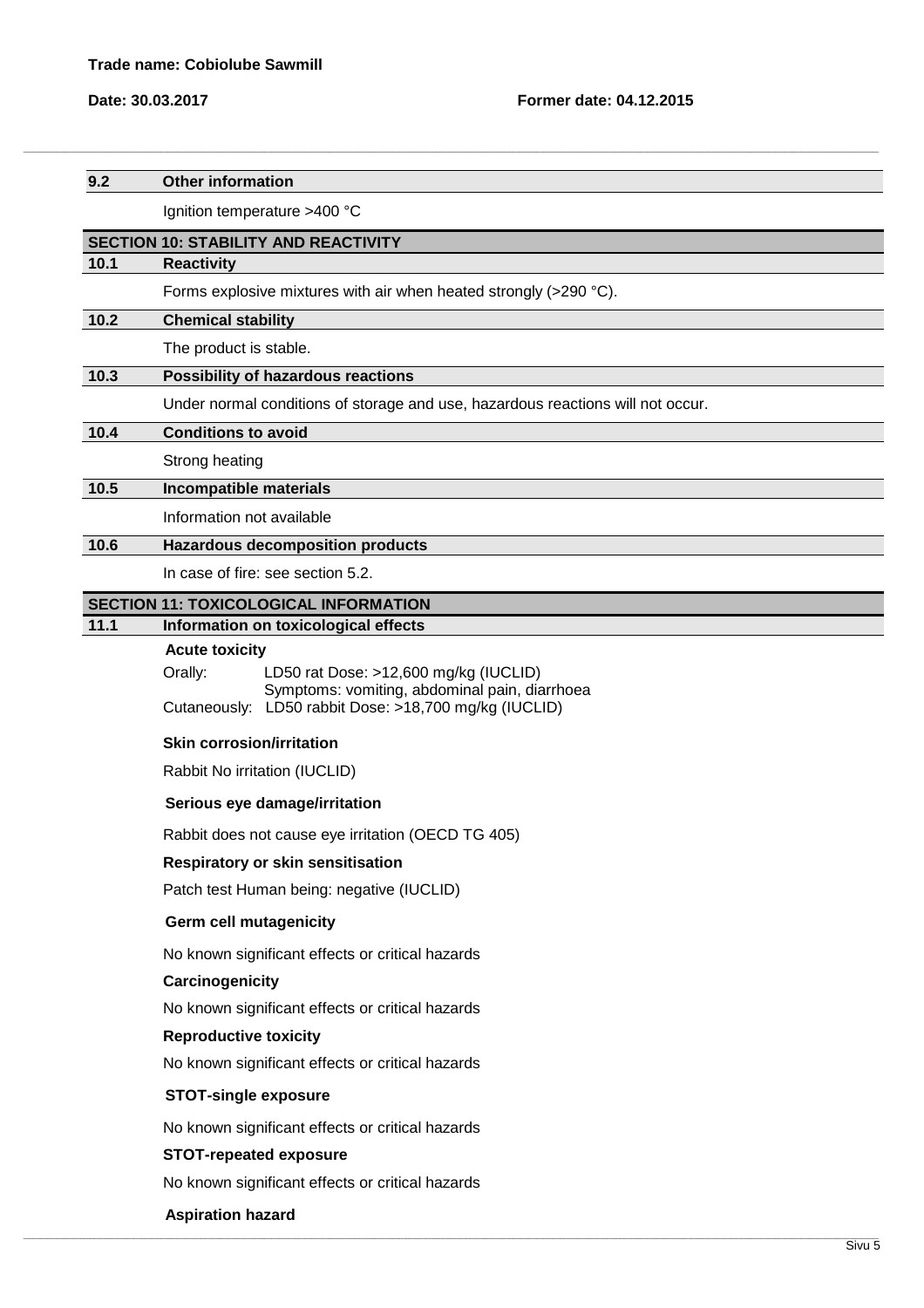-

Based on the information available, the classification criteria are not met.

,我们也不能会在这里,我们的人们就会在这里,我们也不能会在这里,我们也不能会在这里,我们也不能会在这里,我们也不能会在这里,我们也不能会在这里,我们也不能会在这里

#### **Other information**

**SECTION 12: ECOLOGICAL INFORMATION**

Effect on the body: ingestion of large amounts may cause cyanosis, headache and drowsiness. Handle in accordance with good occupational hygiene and safety practices.

# **12.1 Toxicity** Toxicity: fish LC50 Carassius auratus (goldfish) Dose: >5,000 mg/l Exposure time 24 h (Lit.) Daphnia and other water invertebrates (E. sulcatum) EC5 Dose 3,200 mg/l 72 h (Lit.) EC50 Daphnia magna (water flea) Dose >10,000 mg/l (IUCLID) IC5 Scenedesmus quadricauda (green alga) Dose >10,000 mg/l 7 d (Lit.) EC5 Pseudomonas putida Dose >10,000 mg/l 16 h (Lit.) **12.2 Persistence and degradability** The substance is 100% biodegradable (28D) and readily biodegradable (OECD 301 F) Biological oxygen demand (BOD) 870 mg/g (5 d) Chemical oxygen demand (COD) 1,160 mg/g Theoretical oxygen demand (ThOD) 1,217 mg/g Ratio BOD/ThBOD BOD5 71% Ratio COD/ThBOD 95% **12.3 Bioaccumulative potential** Log Po/w=-1.76 (experimental); low accumulation. **12.4 Mobility in soil** Not available **12.5 Results of PBT and vPvB assessment** The assessment has not been carried out as a chemical safety assessment is not required/has not been implemented. **12.6 Other adverse effects** -Not available **SECTION 13: DISPOSAL CONSIDERATIONS 13.1 Waste treatment methods** Dispose of in accordance with the instructions of local or national waste management authorities or deliver to an authorised waste management company. Waste packaging should be recycled. **SECTION 14: TRANSPORT INFORMATION**

|      | <b>SECTION 14. IRANSPURT INFORMATION</b>                     |
|------|--------------------------------------------------------------|
| 14.1 | <b>UN number</b>                                             |
|      | None                                                         |
| 14.2 | UN proper shipping name                                      |
|      | None                                                         |
| 14.3 | <b>Transport hazard class(es)</b>                            |
|      | No hazard classification according to transport regulations. |
| 14.4 | <b>Packing group</b>                                         |

\_\_\_\_\_\_\_\_\_\_\_\_\_\_\_\_\_\_\_\_\_\_\_\_\_\_\_\_\_\_\_\_\_\_\_\_\_\_\_\_\_\_\_\_\_\_\_\_\_\_\_\_\_\_\_\_\_\_\_\_\_\_\_\_\_\_\_\_\_\_\_\_\_\_\_\_\_\_\_\_\_\_\_\_\_\_\_\_\_\_\_\_\_\_\_\_\_\_\_\_\_\_\_\_\_\_\_\_\_\_\_\_\_\_\_\_\_\_\_\_\_\_\_\_\_\_\_\_\_\_\_\_\_\_\_\_\_\_\_\_\_\_\_\_\_\_\_\_\_\_\_\_\_\_\_\_\_\_\_\_\_\_\_\_\_\_\_\_\_\_\_\_\_\_\_\_\_\_\_\_\_\_\_\_\_\_\_\_\_\_\_\_\_\_\_\_\_\_\_\_\_\_\_\_\_\_\_\_\_\_\_\_\_\_\_\_\_\_\_\_\_\_\_\_\_\_\_\_\_\_\_\_\_\_\_\_\_\_\_\_\_\_\_\_\_\_\_\_\_\_\_\_\_\_\_